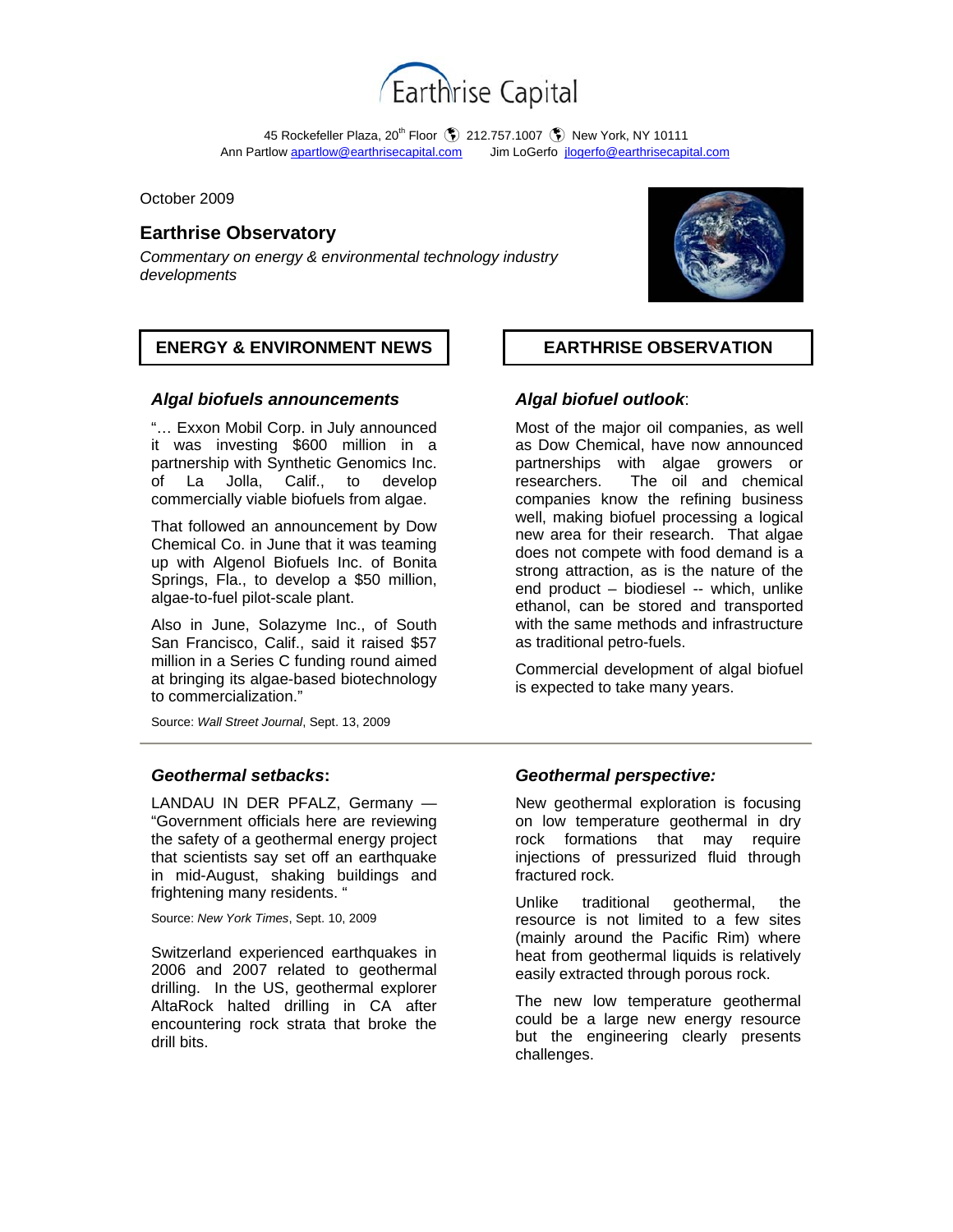### **EARTHRISE OBSERVATORY**

October 2009, page 2

# **ENERGY & ENVIRONMENT NEWS EARTHRISE OBSERVATION**

## *The downside of generous solar subsidies***:**

HAMBURG (Reuters) – "SolarWorld, Germany's third-biggest solar company by revenues, has called for a faster reduction of German solar subsidies after announcing plans to massively expand its solar module production.

"The speed of the drop (in subsidies) should be increased," Chief Executive Frank Asbeck told a news conference in Hamburg during the European Photovoltaic Solar Energy Conference on Monday."

## *Solar subsidy outlook:*

German solar companies including QCells and Solar World are complaining about the generous subsidies which have largely benefited Chinese solar manufacturers with their lower costs of production. Costs of a typical solar module declined 20% to 30% in the last two years amid global oversupply and less robust demand.

Earthrise thinks some reduction in subsidies in Germany and elsewhere is likely but that solar demand will resume rapid growth when economic activity accelerates.

# *LED lighting progress***:**

"The U.S. Department of Energy (DOE) announced today that the Bright Tomorrow Lighting Prize (L Prize) competition has received its first entrant, a product from Philips Electronics. Philips has developed, manufactured and will bring to market an LED replacement for the common 60-Watt incandescent light bulb."

*Source: www.newscenter.philips.com,* Sept. 24, 2009

"Lemnis Lighting Inc. plans to announce this week the full-scale release in the U.S. market of a light-emitting diode bulb, its entry in the race to replace 60-watt incandescent lights….

"Lemnis Lighting says its Pharox light looks like a traditional incandescent light, with a metal piece wrapped around the midsection of the light that acts as a heatsink, keeping the LEDs cool and ensuring a long life of 35,000 hours, or about 20 years of normal household use. The bulbs are pricey though, costing about \$40 each."

Source: *Wall Street Journal*, Sept. 30, 2009

# *Shedding light on LEDS:*

Consumers have resisted replacing incandescents with compact fluorescents (CFL's), which provide cooler light and have disposal problems since they contain small amounts of mercury. Electronic lighting has more attractive light quality, no toxic elements, and is even more efficient than CFL's. While numerous companies are vying to replace 60W incandescents, we believe that at current price points, downlighting may be the most attractive entry point for LEDs .

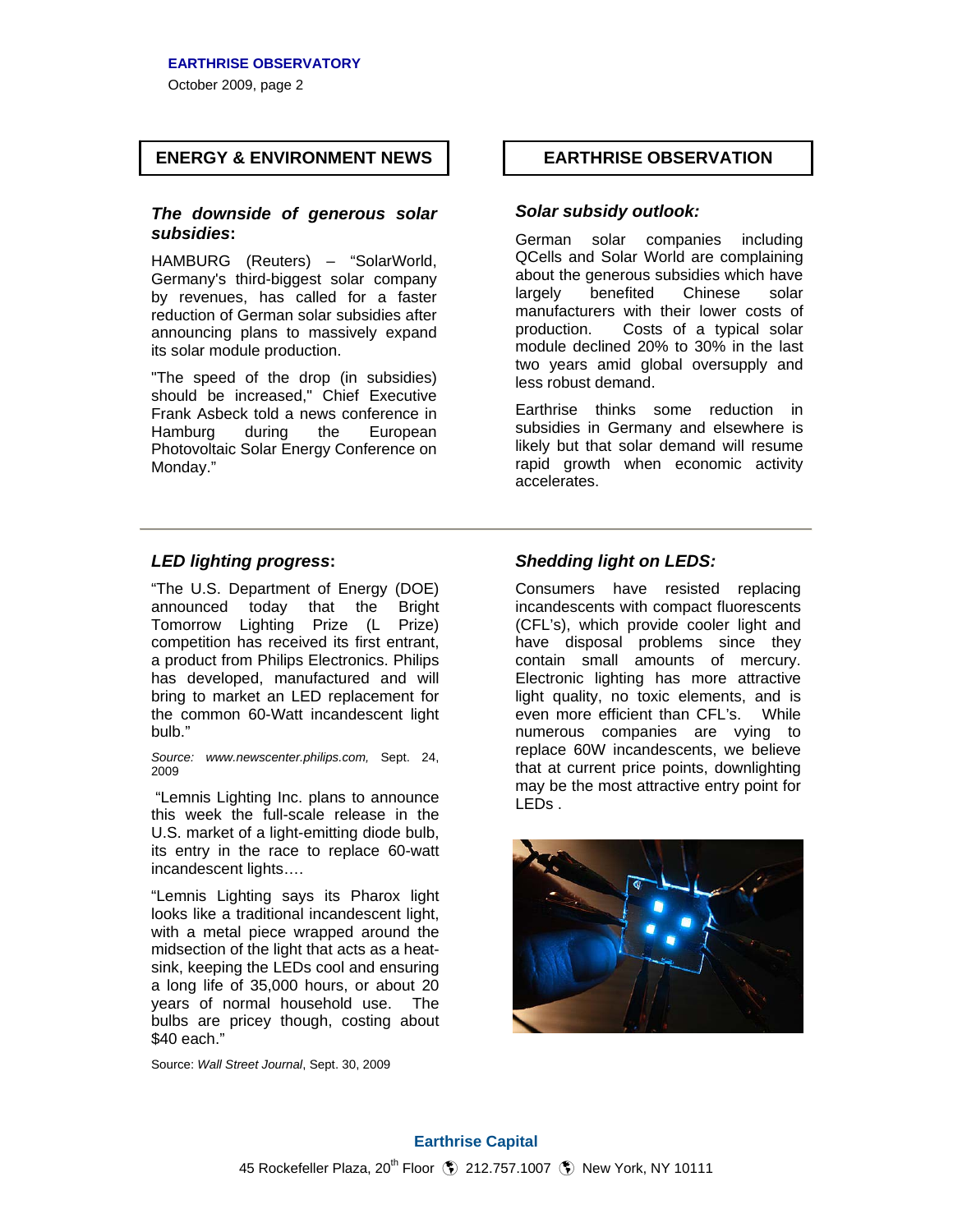## **EARTHRISE OBSERVATORY**

October 2009, page 3

# **ENERGY & ENVIRONMENT NEWS EARTHRISE OBSERVATION**

## *Natural gas industry wakes up***:**

**"**The U.S. natural-gas industry, disappointed by the climate-change bill passed by the House of Representatives in June, is counting on new Democratic allies and a stepped-up lobbying campaign to push measures through the Senate that will favor gas over coal and oil…..the gas-industry's goals in the Senate include incentives that will encourage power companies to switch to natural gas from coal and lead truck fleets to convert to natural gas from diesel….

"But the gas industry must overcome major hurdles. Other energy producers are also mobilizing. A major theme of the coal industry has been the relatively stable price of coal compared with volatile natural-gas prices.

Source: Wall St. Journal, August 21, 2009

# *Natural gas supply/demand:*

Natural gas faces a large oversupply and new discoveries which drove prices down to \$2.40 per MCF in early Sept. Since then the price of gas has rallied to close to \$5.00 per MCF on expectations of winter drawdowns. Large new discoveries have been made in Texas, Louisiana, Pennsylvania and other locations in the past two years. In addition, recognition is growing that shale gas is a huge new domestic resource for the U. S. given improved drilling techniques.

Earthrise expects growing demand for natural gas which is a relatively cleanburning fossil fuel abundant in the U.S.



# **Earthrise news**

Ann Partlow and Jim LoGerfo are participating in two upcoming investment conferences of interest to Earthrise:

### **National Renewable Energy Lab 22nd Annual Industry Growth Forum** Denver, November 2-5.

*Ann Partlow served on the selection committee for presenting companies and will be a judge for the companies presenting.* 

### **Investors Circle Fall Conference**

Washington, DC, November 15-17.

*Earthrise Capital is a sponsor of the conference and Ann Partlow served on the energy/environmental selection committee.*